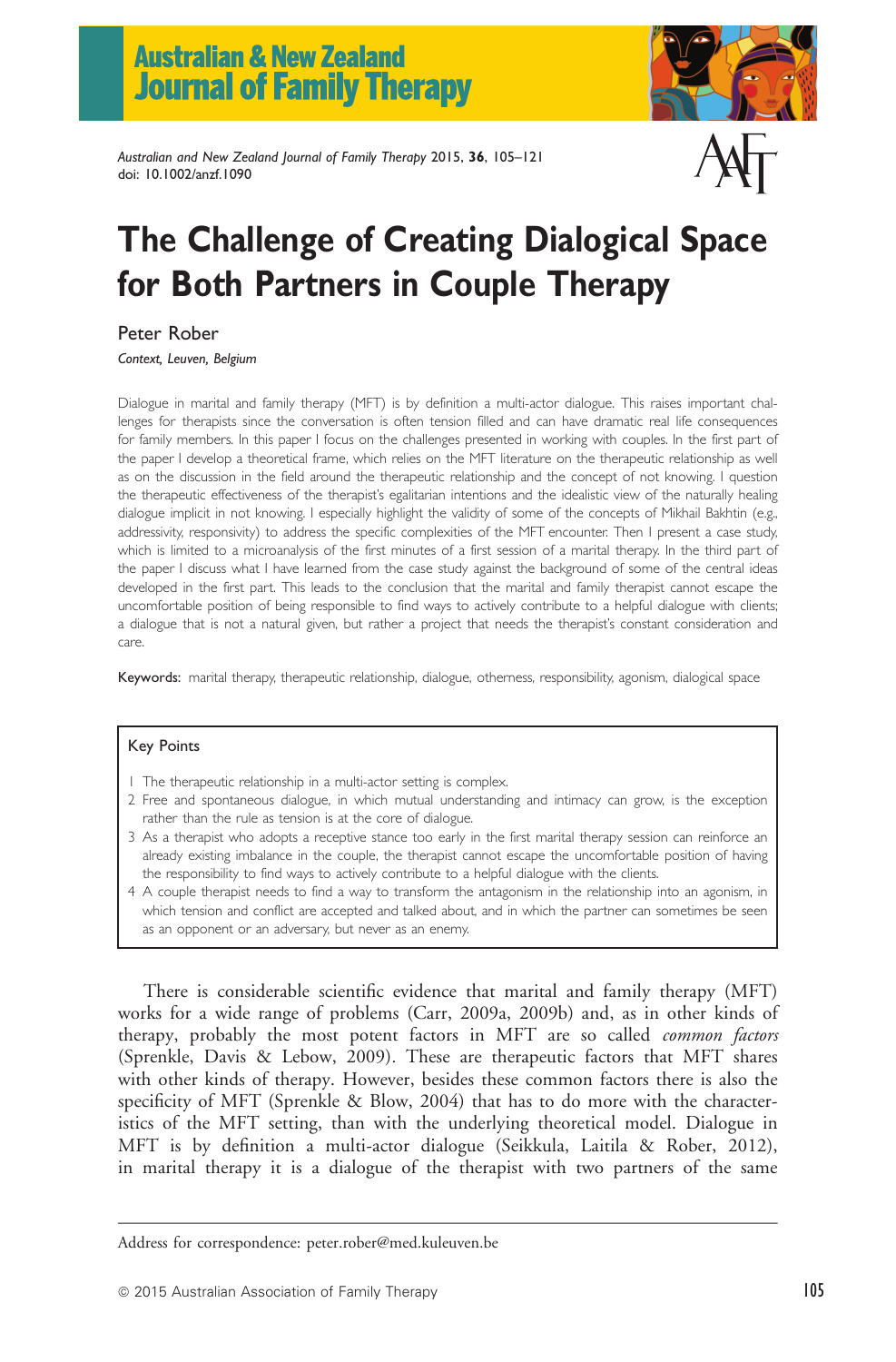generation, and in family therapy it is a dialogue with at least two family members of at least two different generations.

The fact that sessions of marital and family therapists are essentially multi-actor dialogues raises important challenges for therapists. For instance, while the therapeutic relationship is one of the most potent factors in all therapies, the therapeutic relationship in MFT is more complex than in individual therapy as the family members bring their differences and their conflicts into the consultation room. Furthermore, the MFT session is not just a transitional space (Winnicott, 1958) in which people can free-associate. Often the tension is high in MFT sessions as the other family members hear everything that is said. Furthermore, real-life consequences often are the result of decisions made in MFT sessions, such as the decision to file for divorce, the decision to place a child in residential care, or the decision to report family violence. Within such a high-tension context, it is not easy for the therapist to form an effective therapeutic alliance with each of the family members, as well as with the family as a whole.

In this paper I reflect on the complexity of the therapeutic relationship in a multiactor dialogue, and I focus especially on the way a therapist can deal with the tensions and differences that are so often present in such a context. In the first part of the paper I develop a conceptual frame in which I rely on the MFT literature on the subject as well as on the conceptual discussion in the field around the concept of not knowing. Furthermore, I especially highlight the validity of some of the concepts of Mikhail Bakhtin (1981, 1984, 1986) to address the specific complexities of the MFT encounter. Then I present a case study in which I limit myself to microanalysis of the first minutes of a first session of a marital therapy. In the third part of the paper I discuss what I have learned from the case study against the background of some of the central concepts and ideas I have previously discussed.

## Conceptual Frame

## The therapeutic relationship in MFT

In the MFT field there has been fierce debate about the characteristics of an effective therapeutic relationship. In the 1970s and 1980s, when the cybernetic perspective still reigned in the field, the debate focused on the epistemology of strategy and control, and the importance of the therapist as a directive interventionist (Hoffman, 1981). Although there was extensive discussion about the therapeutic relationship, often the family therapist was seen as an outsider to the family who could intervene on the family structure in order to optimise family functioning. Since the narrative turn in MFT, the focus has been more on the ethical aspects of the therapeutic relationship. The influence of social constructionism (Gergen, 1999) on the MFT field has been vast, and the suspicion towards the notion of objective knowledge has highlighted the importance of ethical values in the therapist's decision making.

In the conceptual and philosophical struggles of theorists and therapists with the ethical aspects of the therapeutic relationship in MFT practice, gradually the concept of *not knowing* became very important. The concept was originally described as a general attitude in which the therapist's actions communicate a genuine curiosity (Anderson & Goolishian, 1992). In order to really listen to the client's story, and to really understand what the client means, the therapist needs to be *not knowing* in the sense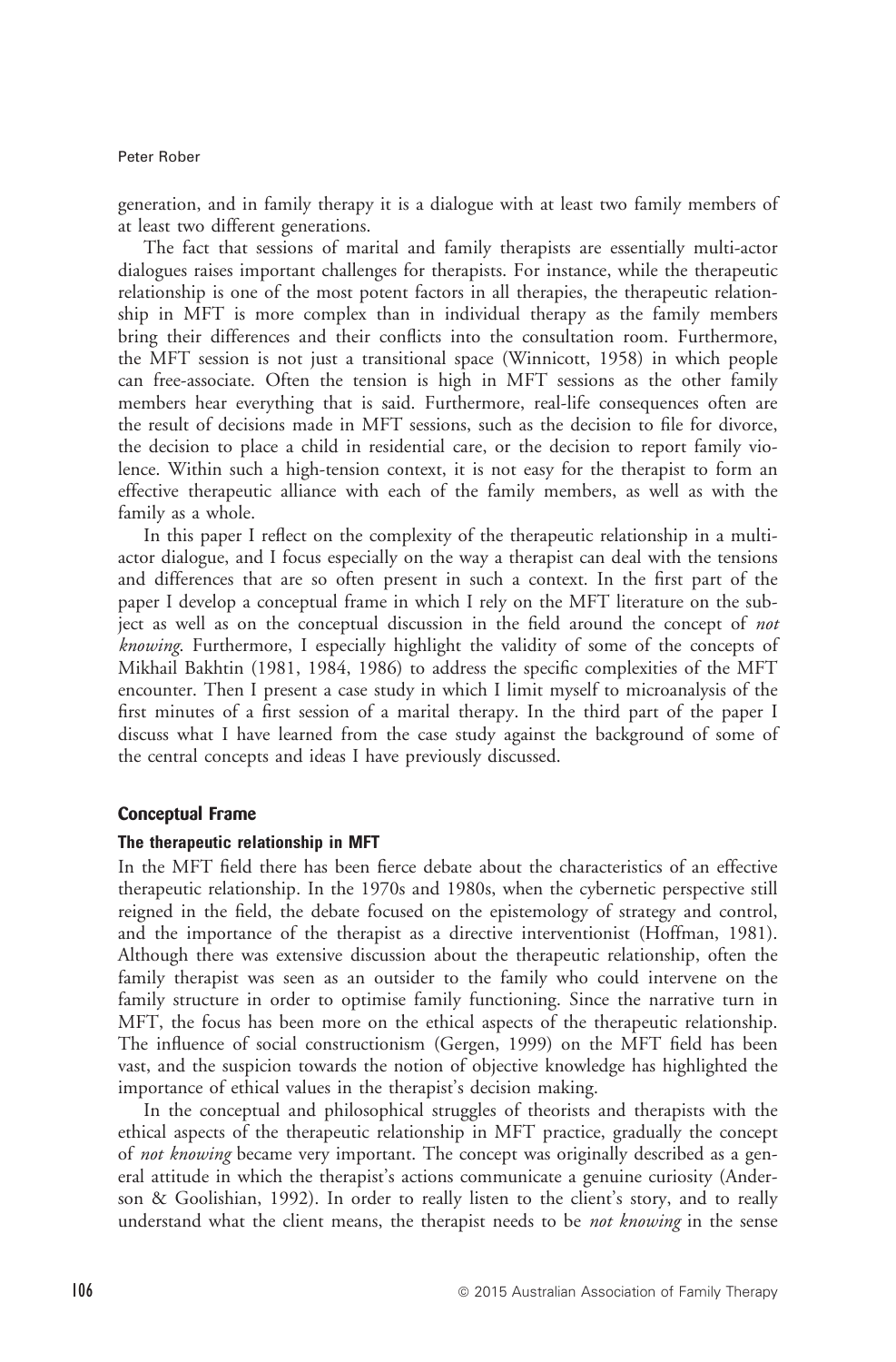that he/she has to suspend his/her own assumptions and preconceptions, and be open to what the client wants to convey (Anderson, 1997). The therapist is not the expert, but rather the client is seen as such (Anderson & Goolishian, 1992).

The notion of the client as an expert does not deny that a therapist has expertise. The concept does not dispute that therapists have knowledge – theoretical and experiential, professional and personal: 'A therapist cannot be a blank screen, void of ideas, opinions, and prejudices ... On the contrary, we each take who we are, and all that entails – personal and professional experiences, values, biases, and convictions – with us in the therapy room' (Anderson, 1997, p. 137). Clearly, according to Anderson, the therapist's mind is not empty. He/she has opinions, ideas, and feelings, just as the client does. However, in contrast to the client, who is expert of his/her own life, the therapist's expertise is in the area of process, instead of the area of the content of the conversation: '... [A] therapist is the expert in engaging and participating with a client in a dialogical process of first-person storytelling' (Anderson, 1997, p. 95). Explaining what she means by this, Anderson highlights the importance of the receptive aspect of the therapist's expertise: to 'invite, respect, hear and be engaged in a client's story' (Anderson, 1997, p. 95).

While *not knowing* became a landmark concept in the MFT world, there also has been a lot of controversy over the concept. It should be noted that, in fact, the criticism was often not directed towards the concept itself, but rather towards its literal interpretation or towards its uncritical and one-sided application to the complexity of MFT practice (Rober, 2005a). For one thing, some authors have argued that the concept insufficiently addresses therapy as a dialogical phenomenon. David Paré (2002) for instance, maintains that by unilaterally stressing the expertise of the clients, the concept of *not knowing* betrays an underlying individualistic perspective on the therapeutic relationship. As Paré remarks, '[t]he notion of client as expert . . . failed to capture the tenor of an intersubjective relationship. It does not dismantle the notion of individualistic expertise: it merely shifts it from the therapist to the client' (p. 32). According to Paré, the *not knowing* concept does not capture the mutuality and shared activity of a therapeutic relationship, as the therapist's lived experience in the encounter with the family is not valued.

Another interesting objection to the uncritical use of the concept of *not knowing* has to do with its denial of power issues in relationships. Guilfoyle (2003) explores the relationship between dialogue and power in the practice of not knowing forms of therapy. According to Guilfoyle, therapists relying on the *not knowing* concept associate power with authority, domination and control, and implicitly propose that the removal of power from therapy is an ethical imperative for dialogical therapies. These therapists also seem to assume that removing power from the therapeutic relationship, in and of itself, would lead to therapeutic change. In that way power is considered an obstruction to dialogue as it limits the dialogical space for the client. However, introducing Foucault's concept of power, Guilfoyle argues that power relations can infuse dialogue, without compromising the dialogical status of the interaction: power and resistance work together to produce a dialogical encounter (Guilfoyle, 2003).

Acknowledging the risks of relying one-sidedly on the expertise of the client, as well as the importance of the therapist's reflections and his/her relational knowledge, some authors have stressed the necessity of framing the concept in a broader dialogical perspective (e.g., Anderson, 2012; Rober, 2005a). Nowadays, hardly any family therapist denies the importance of *not knowing* for MFT practice. The immense influence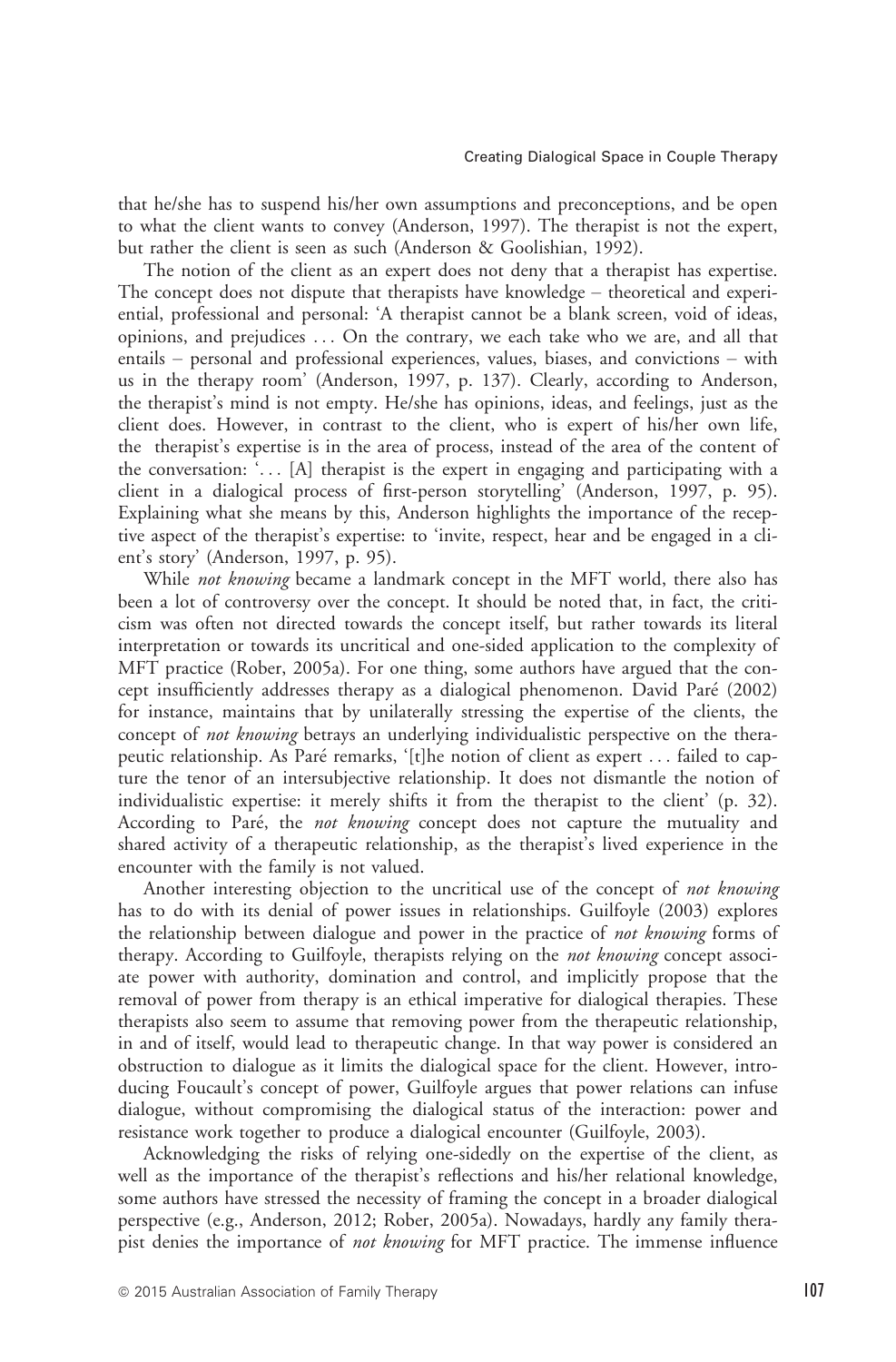of the concept in the MFT field is emblematic of the way family therapists have tried to deal with the ethical challenge of being in a therapeutic relationship with clients. The concept of *not knowing* is just one example of the different ways in which family therapists have emphasised the importance of otherness in the therapeutic relationship. These family therapists have often found their inspiration in the work of philosophers like Derrida (Larner, 1999; Rober & De Haene, 2013), Levinas (Larner, 2004), and Foucault (White & Epston, 1990). More recently, Mikhail Bakhtin also has been an inspiration for some family therapists who have conceptualised MFT as a dialogue (Rober, 2002a, 2002b, 2005b; Seikkula & Olson, 2003; Seltzer & Seltzer, 2000). Referring to some of these sources of inspiration, we will reflect in this paper on the complexity of creating dialogical space in MFT practice.

# **Dialogue**

While Bakhtin's dialogical concepts have found a place in contemporary family therapeutic reflection, in the MFT literature the concept of dialogue is often used in an idealising way. Usually it is rather simplistically framed in opposition to monologue, implicitly suggesting that good therapy is dialogical, while bad therapy is monological; or arguing that clients enter therapy with fixed, monologic stories, and that therapy consists of dialogising these stories (Penn & Frankfurt, 1994). Some authors have used dialogical concepts mainly as a way to legitimate the rejection of the therapist's expert position and describe the therapist's task as listening empathically to the client's story from a not knowing position (Anderson, 1997).

However, the concept of dialogue in Bakhtin's work is complex (Vice, 1997) and it cannot be described simply as the opposite of monologue. Indeed, in a sense monologue can be understood as a part of dialogism, and we can speak of dialogical dialogues and monological dialogues (Morson & Emerson, 1990). In every conversation there is a dynamic tension between the monological and the dialogical dimensions of a conversation (Shotter, 1993). This illustrates something of the complexity of Bakhtin's concept of dialogue, of which Bakhtin scholar Caryl Emerson (1997) writes: 'Dialogue is by no means a safe or secure relation. Yes, a "thou" is always potentially there, but it is exceptionally fragile; the "I" must create it (and be created by it) in a simultaneously mutual gesture, over and over again, and it comes with no special authority or promise of constancy ... Imbalance is the norm' (pp. 229–230).

According to Bakhtin, life is an ongoing, unfinalisable dialogue continually taking place (Morson & Emerson, 1990). There is a constant tension in dialogues between what is said and what is not said, as language is the product of dynamic, tension filled processes in which two tendencies are involved: the centripetal (centralising, unifying) forces and centrifugal (decentralising, differentiating) forces (Bakhtin, 1981; Baxter, 2004; Baxter & Montgomery, 1996). While Hegelian dialectics prescribe the finalisation of dialectic tensions in a synthesis, in Bakhtin's view these dialogical processes never find rest. In his words, they are unfinalisable, which means that dialogue is not a tranquil state of equilibrium. Rather, the tension between the two opposing tendencies is perpetual and never finds a final solution. As Baxter (2004) writes, 'This view stands in sharp contrast to dominant approaches to relational communication ... [that] ... have articulated the grand narratives of connection, certainty and openness' (p. 114). In these approaches autonomy is linked with distance and secrecy between partners. Intimacy is linked with openness, and closedness is viewed as problematic and unhealthy.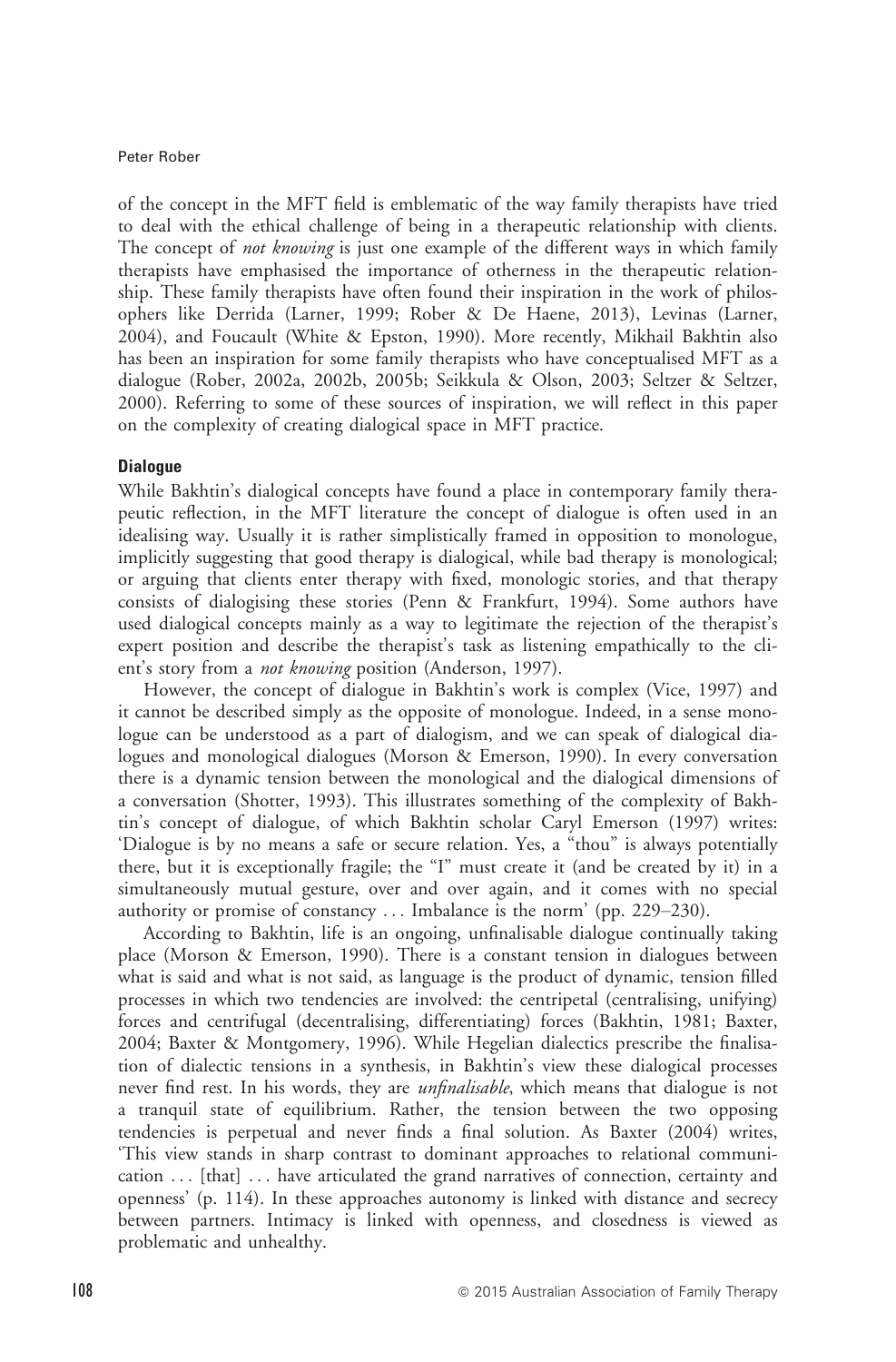From a dialectical perspective, however, these approaches underestimate the importance of the continuous dynamic interplay of centripetal and centrifugal forces, as well as the uniqueness of every moment and the shaping force of the time and place of the dialogical exchange. In other words, there is a constant tension between expression and non-expression in relationships, and what is actually said or not said in relationships is not the final outcome of a process, but rather is a momentary freeze frame of the tension, uniquely shaped by the dialogical context.

## Otherness and dialogical space

One of the most interesting contributions of Bakhtin's thinking to the field of MFT is that his concepts allow family therapists to reflect on some of the complexities of the family therapeutic encounter. These include multiplicity (e.g., dealing with the different stories about the same events), the therapist's self (e.g., the therapist's becoming part of the family while remaining an outsider), and power (e.g., the therapist leading the session by making dialogical space for the clients).

Being a scholar of literary theory and studying novels of Dostoyevsky Rabelais and others, Bakhtin often thought in terms of Authors and Heroes. In Bakhtin's psychology, authoring is a central concept (Morson & Emerson, 1990): I (the Author) take shape in dialogue with the other (the Hero). I can only start to get to know myself through the other's outsideness. Through the continual dialogical process with others, my self – distinct from those others – is in a constant state of becoming: I am different from others and it is exactly by this constant and ever-changing dialogue with otherness that I continuously become the distinct centre of experience that I am (Salgado, 2007; Salgado & Goncalves, 2007).

The other is central in Bakhtin's thinking, not only in his thinking about the self, but also in his theory of the speech act. Dialogue is not possible without the other (Marková, 2003). According to Bakhtin (1986) my speech is never my speech as it is addressed to the other (addressivity), and a response from the other is anticipated (Bakhtin, 1986). What I say is always a response to what has been said before, and in addressing the other, my utterance is not only shaped by the anticipated response of the other, it also invites a response from the other (responsivity) (Bakhtin, 1986).

## Positioning

While addressivity and responsivity refer to the fundamental dialogical nature of our being, these concepts also touch upon challenges for the therapist since, according to Bakhtin, no speech is value free (Morson & Emerson, 1990). As a therapist, I cannot be *positionless*, because in each utterance I take up a position revealing my evaluation of what has been said before. Taking a position, I invite the other also to take a position by proposing his/her position and waiting for his/her response, which implicitly or explicitly accepts or challenges the position I have proposed.

Positioning theory (Davies & Harré, 1990; Harré & Van Langenhove, 1999) is an important enrichment of reflection on the therapeutic session in the field of MFT as it opens space to talk about the rhetorical aspect of the encounter (Billig, 1996). Positioning implies a spatial metaphor linking a voice with a point of view from which one observes reality. Each point of view gives one a perspective, but at the same time it has inherent limitations: from each point of view some things can be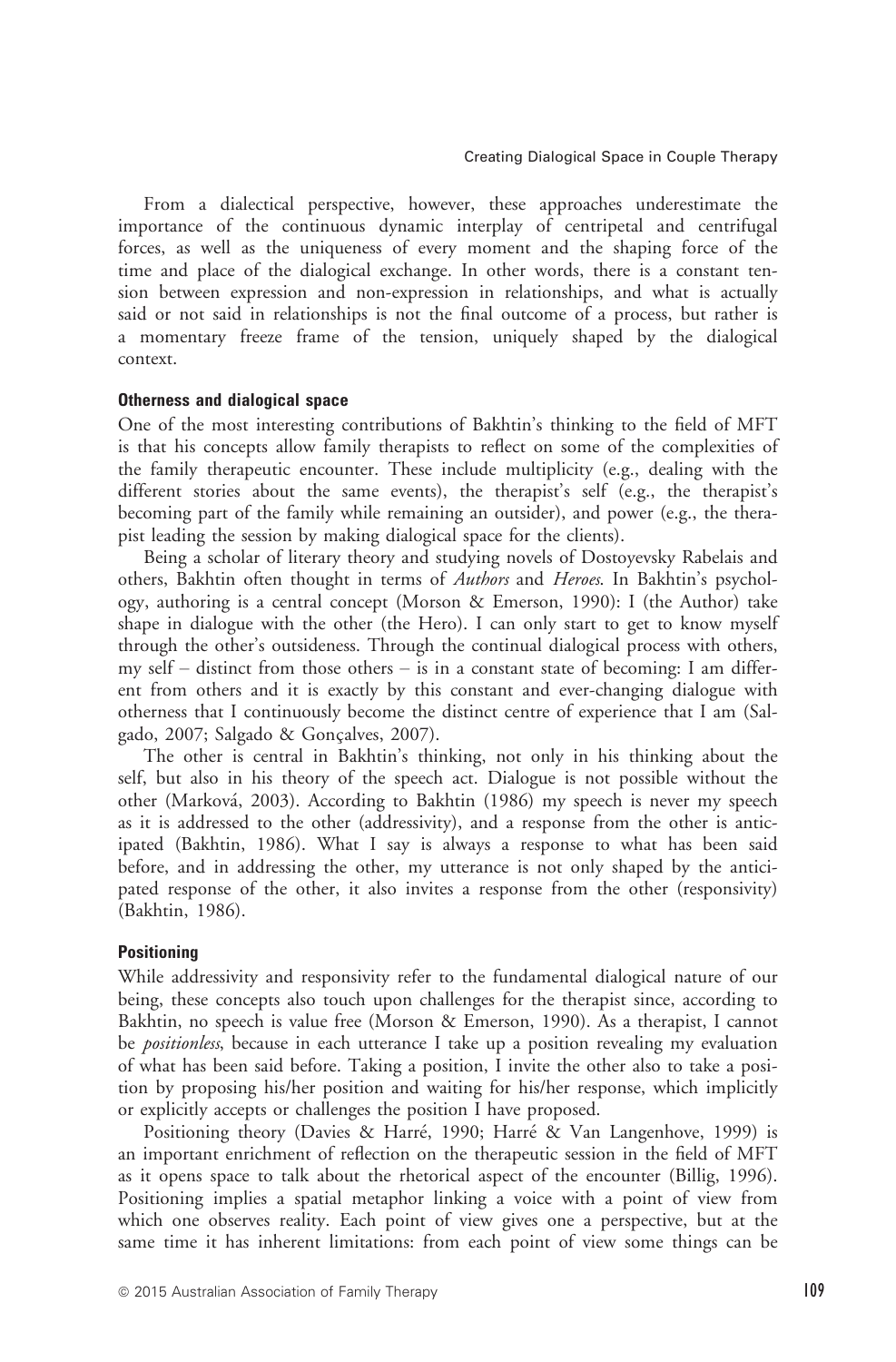seen, while others remain out of focus, in the shadows or out of sight. Dialogue consists of the meeting of different points of view, in which each voice expresses something from its perspective, activating another voice speaking from another point of view. These other voices are evoked in a continuous game of agreement/disagreement, on the content level (Watzlawick, Beavin-Bavelas & Jackson, 1967): each new voice agrees or disagrees with the previous one. On the relational level (Watzlawick et al., 1967) agreement/disagreement is not central, but what Linell (2009) calls sharedness/difference: each new voice takes a position of 'I'm like you' (sharedness) or 'I'm not like you' (difference) in reference to the previous voice. This evoking of one voice by another can be observed in dialogues between interlocutors, but it can also be observed in inner dialogues in which each inner voice evokes other inner voices in dialectical tensions with each other (e.g., Rober, 2005a, 2008).

Since a distinction can be made between story (content) and storytelling (process) in dialogue, we can also distinguish between representational positioning and interactional positioning (Wortham, 2001). *Representational positioning* refers to the positions of the characters in the story (content), while *interactional positioning* refers to the positioning of the speaker, the addressee and the audience in the storytelling situation (process). In MFT, more than in individual therapies, interactional positioning – how the family members position themselves in the here-and-now of the session – needs careful consideration. As family members contrast their perspectives to the positions that they attribute to the others, conflict and disagreement are interesting phenomena to observe in family session. They refer to the continuous dance of changing positions in the session, giving the therapist some sense of what is at stake for the family members.

However, the therapist is also part of the dialogue. This means that he/she is also invited to take positions in the family's performance (Rober, 2005a; Rober & Seltzer, 2010). The task for the family therapist is to remain sensitive to the family's invitations and to guard his/her mental space to reflect on this positioning (Rober, 2011). Do these invitations open space for stories untold? Do they add to the security in the session? Do they leave enough space for other family members to move flexibly in the family performance?

# Dialogue in marital and family therapy

The concept of positioning can help us to address the specific challenges for the marital and family therapist, as it sets the stage for addressing tension, coercion, conflict and violence, as inherent potentialities of dialogue. Often in dialogue others are forced to speak, to listen, or to act. Or they may be silenced by intimidation, or threatened to abstain from acting. Free and spontaneous dialogue is the exception rather than the rule in our world (Fogel, 1985, 1989).

Free and spontaneous dialogue, in which mutual understanding and intimacy can grow, is what most therapists aim towards. The challenge for a couple or family therapist is how to position oneself in the session, in such a way that (i) the chances of a constructive conversation are increased through dialogue and (ii) the risk of violence, repression and coercion are lifted as much as possible from the dialogue. Or, in other words, how can dialogical space be created in the therapy session, in such a way that there is room for growth and understanding? This is a challenge, because family therapeutic conversations so often are explicitly or implicitly filled with tension and rich in conflicts that have long and painful histories.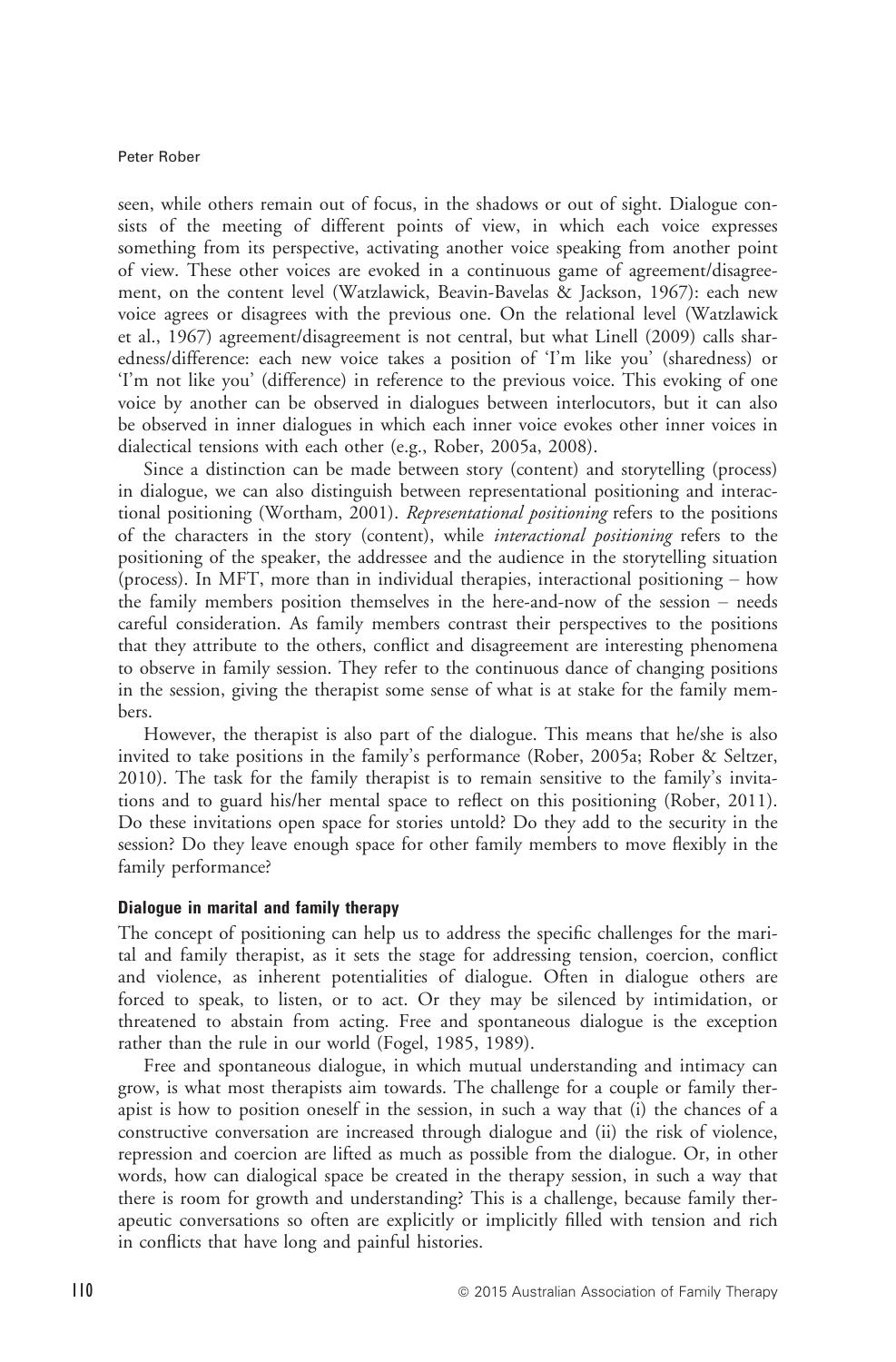Creating Dialogical Space in Couple Therapy Creating Dialogical Space in Couple Therapy

In the following section I address this challenge of creating dialogical space in a therapeutic encounter, and I focus on a marital therapy encounter. However, before I shift to therapy practice, a remark should be made. In talking about therapeutic practice, I take the perspective of the therapist – what Bakhtin (1993) would call the I-for-myself and the other-for-me positions – and address some of the issues that are raised for the therapist in dealing with otherness. For some readers this might come as a surprise, because it seems antithetical to the dialogical framework I have outlined in this paper so far. However, as a therapist I cannot speak from the client's perspective, if I want to respect the client's otherness. So ethically the therapist's perspective is the only perspective I can speak from. There is a practical reason too why I speak from the perspective of the therapist: as a MFT supervisor and trainer I am always looking for ways in which I can teach young therapists how to survive in therapy practice, and if possible, to do a good job. Efforts of therapists to do a good job, in my opinion, always have to start from their own perspective and what they can change in themselves or in their positioning, in order to create space for the clients to tell their stories and to gain some kind of understanding and agency in their lives. It is important to realise, however, that no image created from Bakhtin's I-for-myself and the other-for-me positions is ever finalised (Bakhtin, 1993). It is at best partial as it misses the surplus that a *me-for-another* perspective can offer (Morson & Emerson, 1990).

# The Case-Study

# Marital therapy practice

When the marital therapist meets a family for the first time, he/she is faced with a big challenge. The clients come to him/her as a couple, not as individuals. This is expressed in their talking at the beginning of the first session – they often start to talk in terms of we, referring to the couple. The division is between  $we$  (couple) and you (therapist): At that moment the therapist is the couple's other, and the couple is the therapist's other.

But very soon in the session (sometimes after only a few seconds), when the therapist and the clients exchange their first words, a relationship starts to build in which difference in the couple gradually appears. Otherness within the couple system starts to emerge. In the beginning of the first session this very often has to do with the difference between the partners in terms of commitment to therapy. While both partners come to therapy there is usually one who has a more outspoken concern about the relationship and has taken the initiative to make the appointment with the therapist. The other partner usually has been asked to come along, or even more than this, has had to be convinced, talked into, coerced or seduced into attending.

In this dynamic, the couple's ambivalence towards therapy surfaces. One partner says 'Yes' to therapy in one form or another, another partner says 'No.' The 'No' can be expressed in a myriad of ways. It can be a sigh, a hesitation, an open rejection of therapy, a reluctance to speak, and so on. However it is expressed, therapists often sense who in the couple is ready to start to tell their stories, and who is reluctant. Often from the very beginning of the very first session the challenge is how to create out of this context of ambivalence a dialogical space in which the multiple voices can be heard, including those of the more reluctant partner?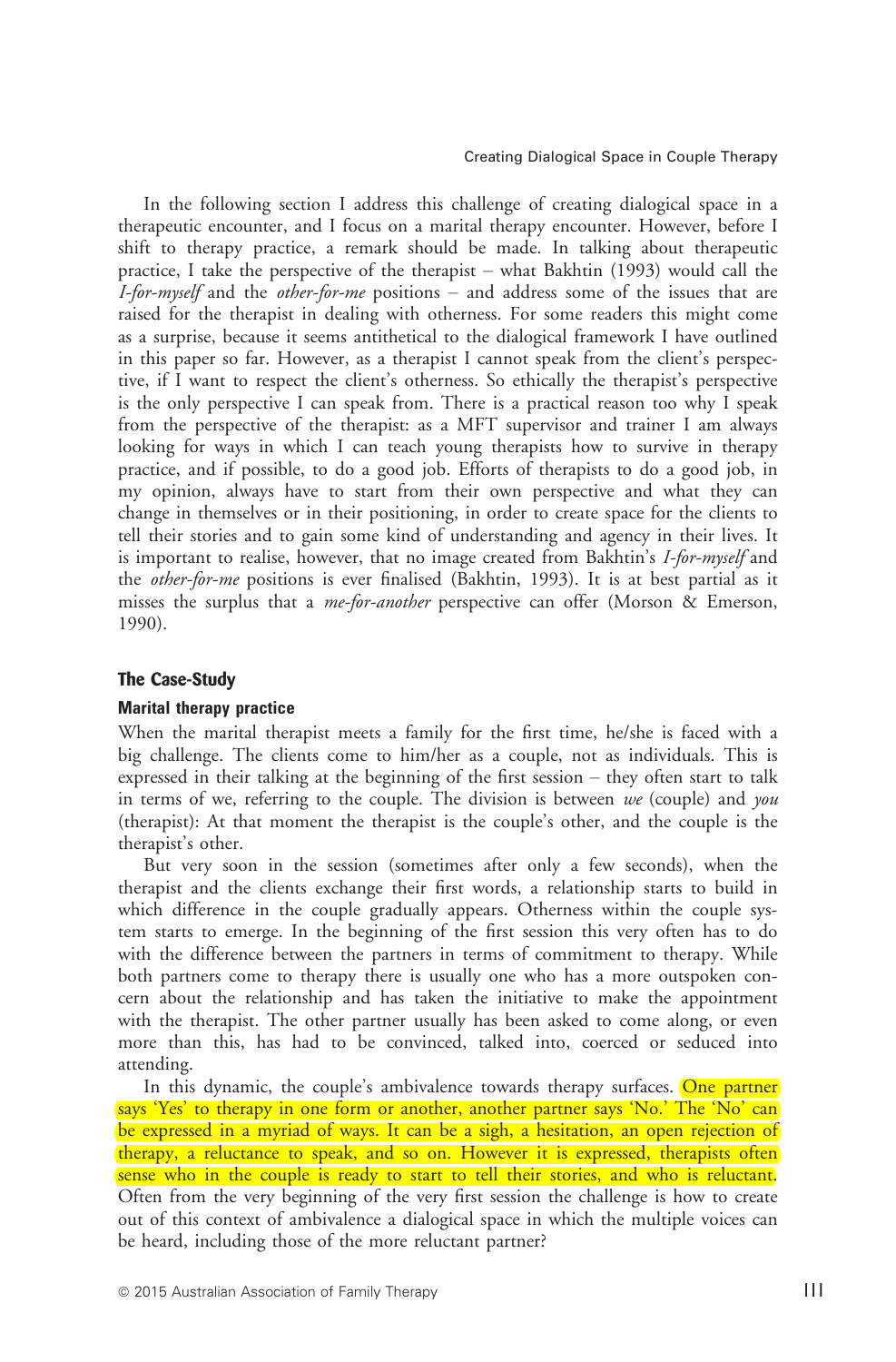## The case of John and Tina<sup>1</sup>

John and Tina come to therapy for the first time. I meet them in the waiting room and Tina looks sad and withdrawn, but she comes to me to shake my hand. In a subdued way she seems pleased to see me. It is as if she has been waiting a long time for this moment. John however is more reluctant to stand up and shake hands.

We go to the therapy room and I introduce myself. I sense that Tina is interested in what I'm saying, while John seems to remain distant and aloof. When I ask them who took the initiative to contact me, Tina says, 'I did.' I hear her eagerness to answer and I sense that she is poised to start to explain why she thinks therapy is needed.

In the vignette, the therapist senses John's 'No' in his reluctance to stand up, to shake hands and to follow the therapist to the consultation room. The therapist can also sense it in the way John listens to the therapist when he introduces himself. Tina on the other hand, in a restrained way seems to be eager to start with the therapy. It seems that she has a lot on her mind and that she wants to share it with the therapist.

For the therapist, it would be very easy to open dialogical space for Tina's story. She appears to be eager to explain why she thinks therapy is necessary for the couple and to reveal some of the ways in which the couple has struggled to survive. The telling of Tina's story would legitimate the meeting as a therapeutic meeting: A dialogical space would be created in which Tina is positioned as the client in need of a listening ear, and the therapist is positioned as a professional listener open to her story. Needless to say, for the therapist this is a comfortable positioning, as it offers the therapist the possibility of assuming his preferred identity in the therapy context, that of benevolent and skilled helper. It would appear that in both Tina's and the therapist's inner conversations a picture is beginning to take shape of a fruitful therapeutic encounter.

However, therein lies the trap. In this picture there is no place for John and his otherness. Such a dialogical space would exclude him Ethically this is unacceptable but also therapeutically there is a problem. If John is, as he appears, already reluctant to attend therapy, it would appear that he would only become more reluctant if Tina begins by telling her story. This is especially so if she gives an account of all that went wrong in their marriage for so many years, and shares things with the therapist about their intimate relationship before John has had a chance to choose this exchange for himself. It is possible that John would feel subtly exposed or even violated by Tina's story. He might feel pinned down in an identity that he does not recognise as his own. This would only push him into a more defensive position, increasing his reluctance to choose therapy and decreasing the chances of an effective couples therapy.

When Tina says, 'I did,' in reply to the therapists question about the initiative to make an appointment, she glances at John. The therapist wonders if there is a reproach in that glance.

The therapist then turns to John and asks him, 'Was it difficult for your wife to convince you that therapy might be a good idea for you?'

'Well no. ... I mean yes ... At first I did not want to come,' replies John.

This is an important moment, because these questions of the therapist offer him the opportunity to relate in practice to a real experience of otherness. John's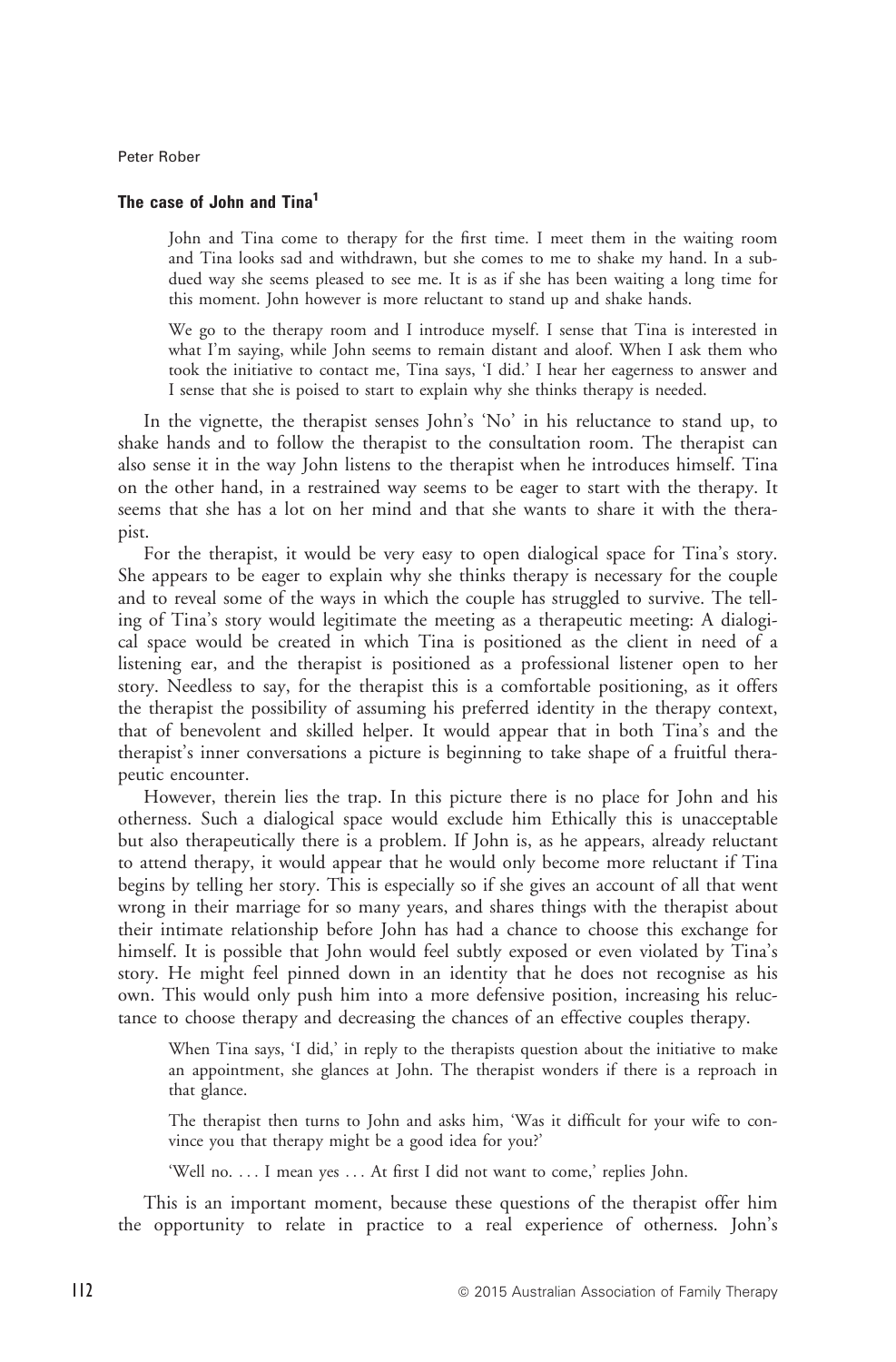#### Creating Dialogical Space in Couple Therapy Creating Dialogical Space in Couple Therapy

hesitations about therapy express his otherness in comparison with his wife (who really wants therapy). However, it also expresses his otherness from the therapist. As John does not seem eager to take the position of a help-seeker, he denies the therapist the position of a potential helper. This is a very delicate process, because if the therapist is not positioned as a helper, how is he positioned? How does John see the therapist? Making room for the otherness of John may be experienced as threatening for the therapist's identity within the therapeutic dialogue. No wonder it feels uncomfortable for the therapist when he tries to open space in which John's otherness can be expressed.

'Can you help me to understand your hesitation to come?' the therapist asks.

John looks at his wife. Then he says, 'Therapy is just not for me. We should be able find a solution for our problems ourselves. And also, therapy doesn't help.'

'It doesn't help?'

'Well, that's my experience anyway. We went to a couples therapist two years ago and it did not do us any good.'

This is what often happens in therapy. Behind the client's hesitations towards therapy there are stories about earlier attempts to find help or to find relief that turn out to be disappointing. This can be about previous conversations between the partners that only led to more conflict or pain, but it can also be about conversations with professional helpers (such as the GP, the counsellor, the priest, the therapist). Acknowledging the client's hesitations and making room to talk about these disappointing experiences can create room for new experiences and open space to consider new choices. This is illustrated in the next sequence of the session under consideration:

The therapist asks John to talk about the previous therapy.

John talks about his experience of couple therapy with a female therapist and he says, 'All she did was listen. She didn't say anything. We had to pay her and she did not do anything.'

'You would expect more than listening from your therapist?'

'Yes, I would at least want to hear what my therapist is thinking. But that was not the only thing. Even more important was that she sided with my wife against me. My wife felt understood by her, but I could feel her becoming irritated with me.'

'So you want this therapist to share his ideas with you and you don't want him to side with your wife against you. You too want to be understood?'

'Yes. I think she thought of me as being very rational and she wanted me to share my feelings. And that is what my wife has been saying all the time.'

The exploration of John's previous experiences with therapy positions him as someone with legitimate feelings and preferences. Through recounting his experiences John becomes someone present in the session. Furthermore, this sequence of the conversation, while acknowledging John's reluctance, positions the therapist as potentially different from the previous therapist. It opens space for the possibility that some therapists might share their ideas and that some therapists might understand him as well as his wife.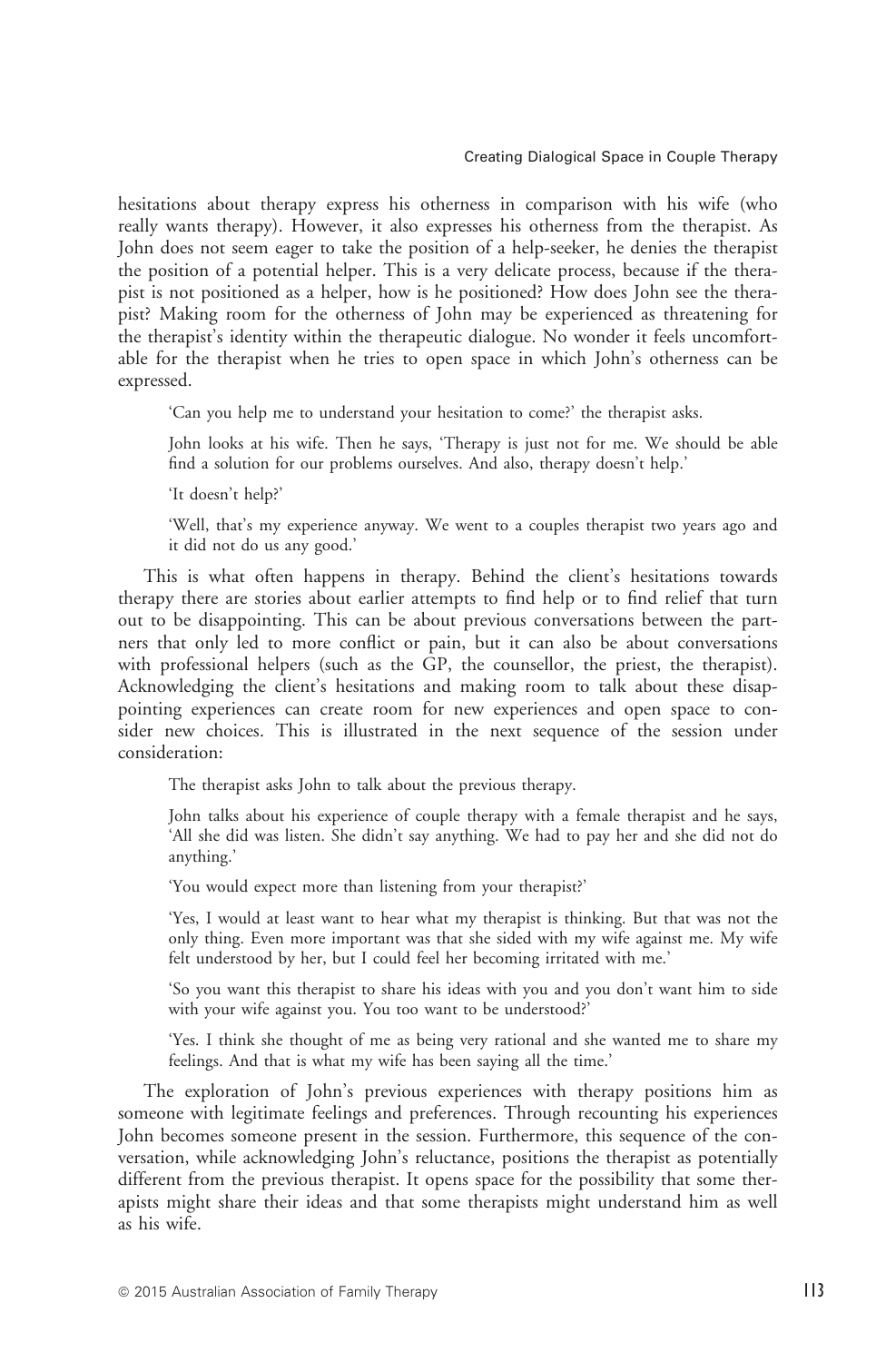While we can easily see the advantages of making room for John's reluctance for therapy in terms of John's positioning, the therapist has to be aware that this is also a test of Tina's patience. From the beginning of the session, she is eager to start to talk about what brings her to therapy, and John's talking about his experiences in the previous therapy may only be evidence for her of his unwillingness to talk about the real issues in the relationship. It is important that the therapist moves to bring balance by giving Tina space to tell her story.

# **Discussion**

## Alliance building in marital therapy

Psychotherapy research suggests that alliance building may be one of the most important therapeutic tasks of the first session of marital therapy (Knobloch-Fedders, Pinsof & Mann, 2004). However, in marital therapy alliance building has its potential complications (Moynehan & Adams, 2007; Thomas, Werner-Wilson & Murphy, 2005). When a couple begins therapy, there is usually one partner who took takes/has taken the initiative, and the other partner who hesitates more, or says 'No' more or less explicitly. As the case of Tina and John illustrates, the danger is that the therapist starts to build a therapeutic alliance with one partner by going into the problem description and thereby neglects the otherness of the one who is more reluctant to go into therapy. In that way the more reluctant partner is neglected and the power dimension that is so central in troubled human relationships, is not acknowledged.

This is consistent with the analysis of Guilfoyle (2003) about power and dialogue in therapeutic relationships in MFT. According to Guilfoyle, the not knowing concept suggests that power is a threat to dialogue, and should be avoided in the therapeutic relationship. As a consequence, some therapists relying on the *not knowing* concept go so far as denying the presence of power in their encounter with the client. However, in denying a place for power in the therapeutic relationship, and assuming a virginal ethical position of dialogue as a stable relationship of understanding, the possibility of the client's resistance to power is not acknowledged. Based on his reading of Foucault, Guilfoyle (2003) stresses the importance of resistance as a condition of dialogue: 'Dialogue, in other words, does not require the removal of power operations or rhetoric. It does however require resistance to the exercise of power' (p. 335). In this way, like other theorists of dialogue such as Marková (2003) and Linell (2009), Guilfoyle positions tension as the core of dialogue. In a dialogical understanding, it is only by acknowledging the importance of power, and opening space for the client's resistance (for the client's 'No') that a dialogical meeting can be obtained.

In addition to Guilfoyle's objections to the way the not knowing concept is used as a disavowal of power in the therapeutic encounter, our analysis suggests that the concept also risks insufficiently addressing the specificity of the MFT meeting as a multiactor meeting, as a tension filled meeting. In such a meeting the therapist is emotionally pushed and pulled by the different family members to take certain positions and to acknowledge certain truths. The therapist cannot afford the ethical innocence of not knowing as a passive receptive stance, because such a stance would deny the antagonism (Mouffe, 2005) that exists in most stressed partner relationships. In that way the therapist perpetuates the differences and imbalances already present in the relationship, without addressing them. In terms of Mouffe's view we could say that a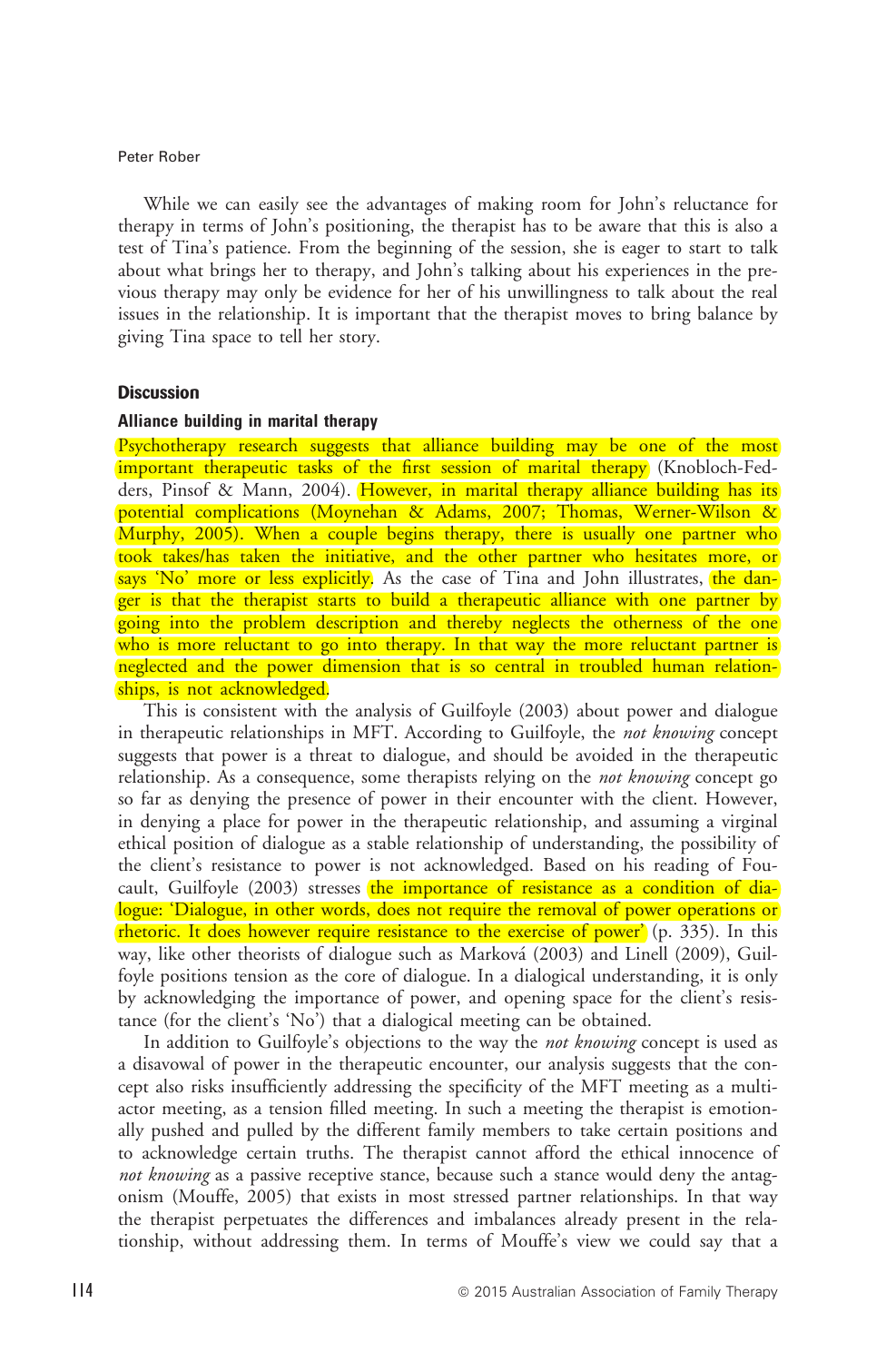couple therapist needs to find a way to transform the antagonism in the relationship into an agonism, in which tension and conflict are accepted and talked about, and in which the partner can sometimes be seen as an opponent or an adversary, but never as an enemy (Mouffe, 2005).

# Husbands and wives

Studies show that men are more reluctant to seek couple therapy than women (Doss, Atkins & Christensen, 2003), and that this gender difference is a complex issue. Three factors seem to be involved: (1) men are generally more reluctant to commit to therapy and women are more psychology minded (Shill & Lumley, 2002); (2) women make more use of external support (Doss et al., 2003); and (3) women expect more from their intimate relationships, and they are barometers of the relationship (Doss et al., 2003). While some studies suggest that for men family-of-origin distress might play a critical role in their reluctance to build an alliance in the beginning of therapy (Knobloch-Fedders et al., 2004), other studies point out that men's reluctance for therapy is not attributable to their lack of problem awareness (Moynehan & Adams, 2007). Rather, it seems that men might have concerns about discretion, shame and embarrassment:

Men acknowledge problems but prefer to keep them to themselves. They are culturally conditioned to solve their problems on their own. If men then are reluctant to discuss emotional difficulties or ask for help from close friends, the activity of therapy which requires disclosure to a complete stranger (most often a woman) is likely to meet with stiff resistance. Men may know they are unhappy but they will be dragged kicking and screaming to treatment where they are required to disclose and discuss problems (Moynehan & Adams, 2007, pp. 42–43).

Because of this complexity and the sensitive issues involved, some researchers have recommended that marital therapists need to examine how the decision was made to come to therapy before embarking on a description of the couples' problems (Moynehan & Adams, 2007). Such an examination can create room for the story of the man: his worry that his perspective will not get a fair hearing, his feeling a failure now that they have to ask for help, and his negative experiences with talking about sensitive issues in the relationship. Starting therapy in such a way enhances men's commitment in the early stages of therapy, enhances the therapeutic alliances and reduces the likelihood of their prematurely ending the therapy (Moynehan & Adams, 2007).

## Empathic connection with both partners

Regardless of the question of gender and couple therapy discussed above, the learning from the above section can also be considered in relation to the reluctance of either partner to attend therapy and the importance of creating dialogical space in which the more reluctant partner also gets a place. This is all the more important since research seems to suggest that the spouse who is most reluctant to seek therapy might also be the most distressed (Doss et al., 2003). One way to deal with this challenge is to take a shortcut towards a safe and comfortable therapeutic alliance with the willing partner by listening empathically to his/her problem story and adopting a *not knowing* position. In this paper, however, I propose that the therapist take the longer and more difficult route of first making dialogical space for the otherness of the more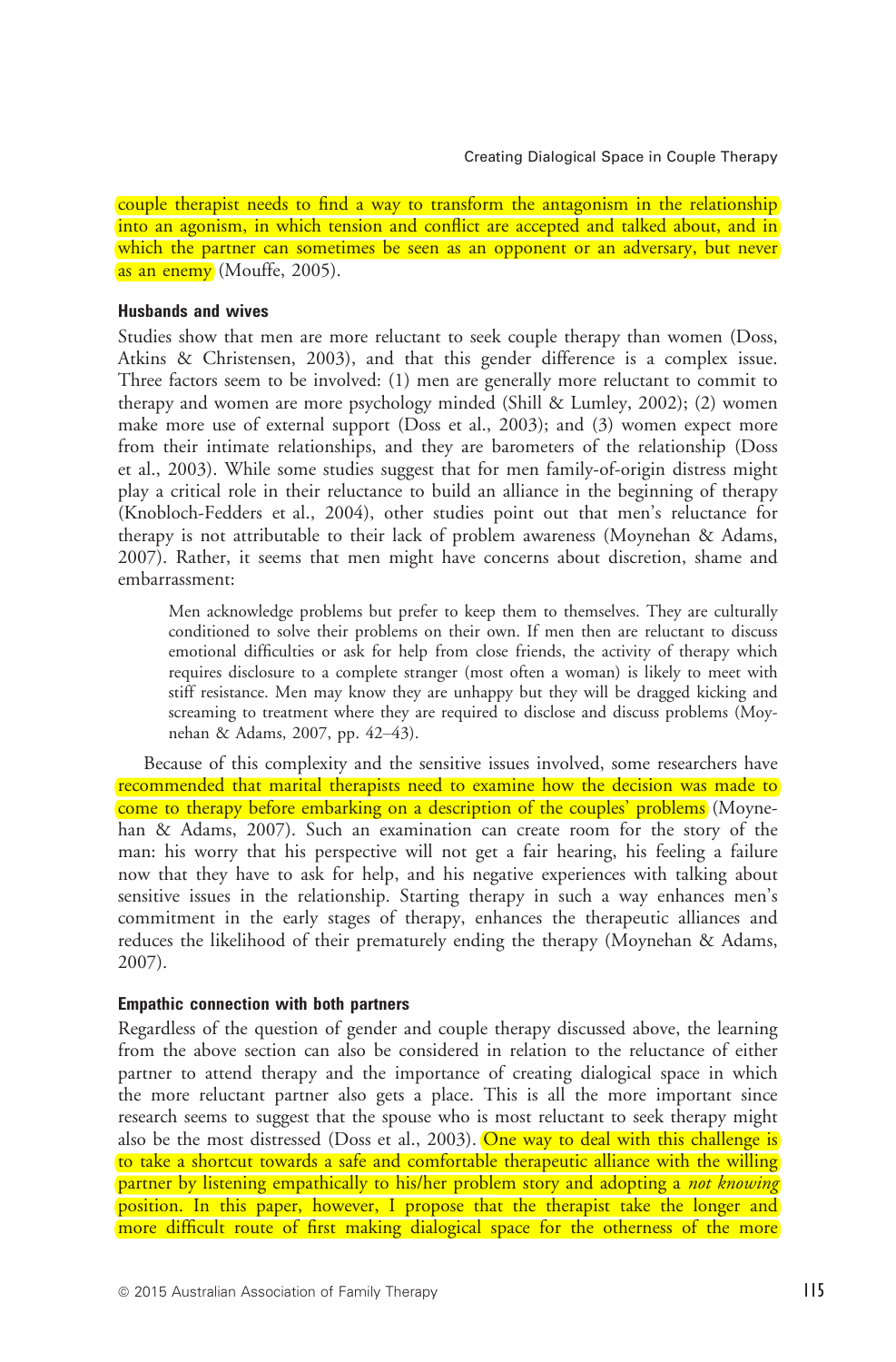# reluctant partner. This may lead to a therapeutic alliance in which the therapist has an empathic connection with both partners.

In the case of Tina and John, a crucial moment is when the therapist asks 'Who took the initiative to make an appointment for marital therapy?' This question may be counterintuitive for some as it is not focused on the problem that brings the couple to therapy. Some textbooks suggest that the first question in a couple therapy should be: 'What brings you in today and how can I help you?' (see, e.g., Patterson et al., 2009). Let us hypothesise for a moment that the therapist asks this question. Certainly this would open up space for Tina's story and it would offer the therapist an immediate opportunity to adopt a receptive listening stance. However, if the therapist asks this question, he would immediately become aligned with Tina by *implicitly* agreeing with her that it was a good idea to attend therapy. Tina would be positioned as the seeker of help, and the therapist as the provider of help. Here we see Bakhtin's authoring process (Bakhtin, 1993) in practice: the therapist is the author of a client as his hero, and the client is author of the therapist as her hero. However, within this dynamic, how would John be authored? As the one who does not want help? As the one who does not understand that something is wrong in the relationship? While the question, 'What brings you in today and how can I help you?' at that moment in the session may create a dialogical space for Tina, it would only do so by excluding John.

This is what often happens in marital therapy: the therapist succeeds in building an alliance with the partner who is most motivated for therapy. The one who hesitates to commit to therapy or says 'No' is then referred to as being 'negative,' 'rigid' or 'unreasonable,' and sometimes he/she is given a psychopathological label that gives the act of exclusion scientific legitimacy. In that way, however, otherness is neglected and the specificity of the therapeutic relationship in MFT, as a tension filled and <mark>unstable multi-actor dialogue, is not acknowledged</mark> (Paré, 2002).

## Major difficulties

In my experience as a clinician and as a trainer, there are two major difficulties for therapists in making space for the 'No' of the client. First, the growing frustration of the partner who is most committed to therapy must be kept in mind. Often at the beginning of the first session, when the therapist is exploring the reluctant partner's good reasons for hesitating to enter therapy (Rober, 2002a, 2002b), the other partner becomes more impatient and shows this in his/her behaviour (e.g., by sighing, looking away). The therapist has to bear this for the time being until a first alliance is made with the reluctant partner, in such a way that he/she will not turn away from therapy further when the problem story is told. Second, it can be difficult for the therapist to resist the temptation to be a good therapist for the partner who is most committed to therapy and who is more than ready to acknowledge the therapist in his/her position as a therapist by telling a story of pain and suffering.

Both difficulties connect with our fantasies as therapists of being benevolent healers (denying our own power and self-interest), and with our professional ideology of testimony as healing (Rober & Seltzer, 2010). We present ourselves as accepting and non-judgmental helpers and we are fiercely committed to creating a therapeutic relationship that will make everything better (Norcross & Farber, 2005). Also, we want our clients to testify about their experiences, as we believe that this may free them of their suffering and pain. However, our invitation to testify can unwittingly represent an act of violence. Sometimes insisting that a client articulates what has remained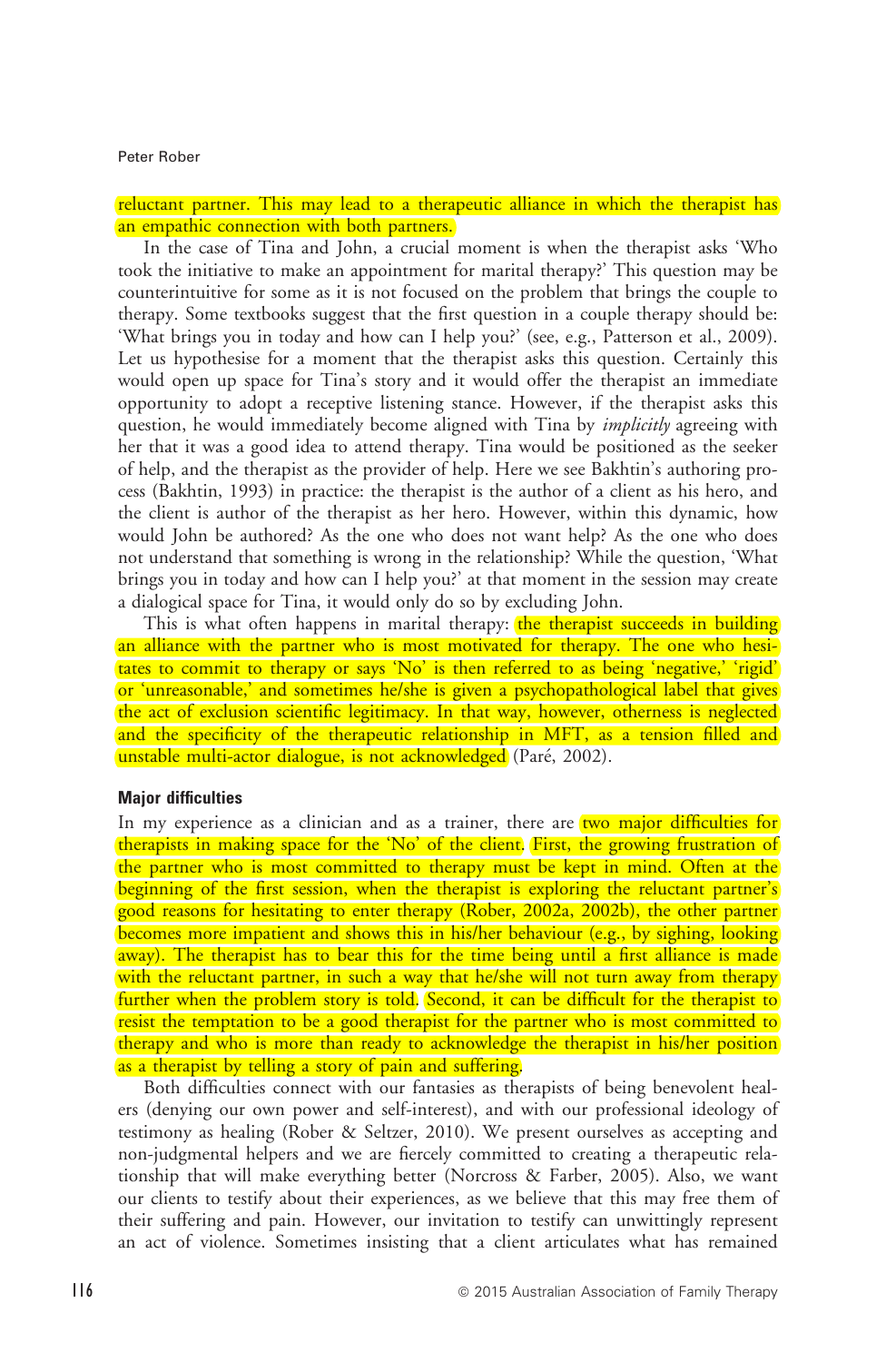unexpressed until now is not done so much for the sake of the testifier or of his/her partner, but in order to acknowledge our identity as professional helpers. Feeling acknowledged as professional helpers, we turn a blind eye to the contextual suffering (e.g. exclusion, pathologising) which is contributed to by such a testimony.

## Other kinds of settings

While in this paper we focused on differences in the couple about commitment in therapy, the same dynamics can be found in other kinds of therapy settings, albeit in a slightly different guise. In individual therapy, a similar dynamic can be observed in a client's ambivalence towards therapy as it may surface in the transference relationship with the therapist: 'I want therapy because ... but I don't want therapy because ...' (Engle & Arkowitz, 2006). In family therapy, most of the time, the parents have taken the initiative to phone the therapist for a first appointment, and usually the children come along with some measure of reluctance. The children are there, not because they want to be, nor because they think therapy is necessary or could be potentially useful, but because they have to. In this family dynamic, the family's ambivalence towards therapy surfaces in a split between parents and children: one parent (or both parents) says 'Yes' to therapy in one form or another, while one of the children (or several children) say 'No,' or are at least hesitant about it. In individual and family therapy, as in couple therapy, it can be wise to postpone exploration of the problem story, and first make dialogical space for the voices of reluctance and hesitation.

# **Conclusion**

Psychotherapy research has consistently pointed out that therapists differ in their effectiveness to affect change (e.g., Beutler et al., 2004; Wampold, 2001, 2006). Miller, Hubble and Duncan (2008) found that superior therapeutic performance stems from an attitude of openness towards the client's corrective feedback about the therapy, and then uses it to guide the therapy. This is also what researchers found when they examined the effect of providing systematic feedback to therapists about the client's progress in therapy: therapy became much more effective (e.g., Lambert et al., 2005; Lambert et al., 2001). An open attitude to the client's feedback supposes active interest of the therapist in the client's otherness and the continued commitment to creating a dialogical space in which the client feels legitimised to say 'No' to the therapist, and in which the therapist values this 'No' and uses it to guide his/her actions in therapy by the feedback he/she receives from the clients.

In this paper I have concentrated on the complexity of the specific setting of MFT and I have micro analysed one instance in which the otherness of the client surfaces in marital and family therapy: the more reluctant client's 'No' to therapy in the first meeting, expressed as reluctance, hesitation or resistance, and observed in the differences between the partners about commitment in marital therapy. Analysis of the first minutes in the first session of the marital therapy with Tina and John illustrates the challenges for the couple therapist and some of the ways to deal with these challenges. It shows that a therapist who adopts a receptive stance too early in the first marital therapy session can reinforce an already existing imbalance in the couple: one partner is more motivated for therapy, while the other is more reluctant to commit to therapy. To deal with this imbalance in the couple, the therapist has to position him/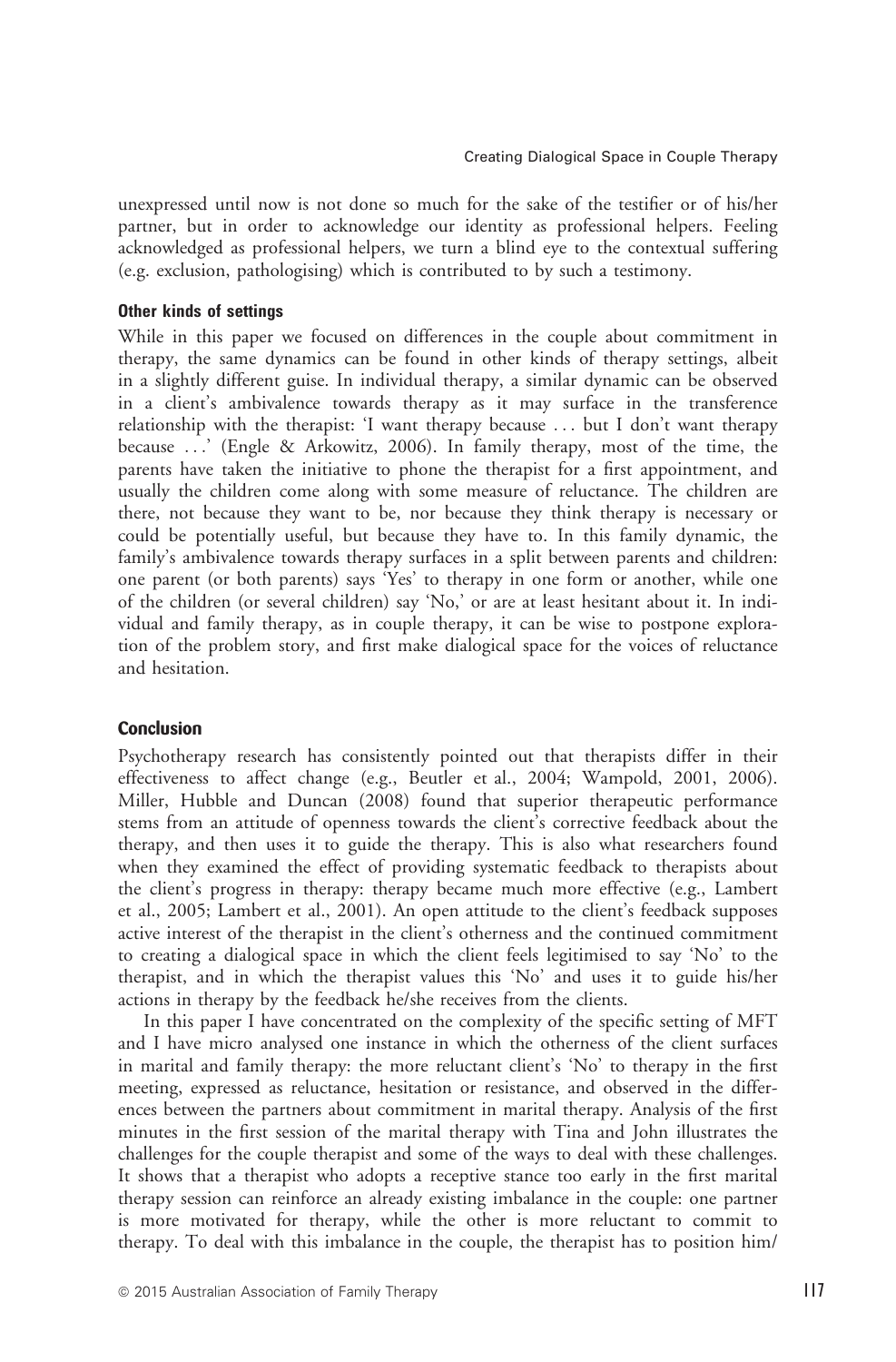herself in such a way that the otherness of the more reluctant partner is acknowledged, making room for this partner as a another human being with a rich inner life filled with personal stories and a meaningful experience.

Dealing with the challenge of the otherness of each partner is an unfinalisable project that continues throughout the whole therapy. It is never finished because a tension between expression and non-expression is always present. In this paper I claim however, that dealing with this challenge presents itself already in the first minutes of the first meeting, and that acknowledging the otherness of the other at that moment can lead to a therapeutic alliance in which the therapist has an empathic connection with both partners. Conversely, it is also possible that making room for the otherness of each partner might uncover insurmountable differences between them, or between one of the partners and the therapist. As explained above, in marital and family therapy, tension and conflict come with the territory, and sometimes instability and nervousness can be so overpowering that a constructive dialogue is not likely to occur.

For Bakthin, disorder is a given, and wholeness is a project that needs work and attention. For him, the natural state of things is mess (Morson & Emerson, 1990). This is often forgotten by marital and family therapists who use Bakhtin's ideas to support an idealistic view of dialogue as a natural state of equilibrium that can be observed whenever the therapist does not use an expert position to interfere with the system, but rather merely listens receptively to the client's stories.

In this paper, starting from the specificity of the MFT setting I affirm that the domain of human relationships is one where we should always expect antagonism (Mouffe, 2005) and discord. While, as I have claimed in this paper, acknowledging the antagonistic dimension of intimate human relationships may be a pre-requisite for dialogue, consensus and understanding, we have to bear in mind the possibility that sometimes the outcome of a therapeutic conversation may not be consensus, or some kind of understanding. Sometimes we have to be content with an outcome that is mere recognition of the fundamental otherness of the other, without the relief of a compromise or a solution.

Some of the thoughts presented in this paper touch upon our very identity as therapists. We all want to be helpers (Norcross & Farber, 2005), and we all want to relieve our clients of their pain and suffering. Questioning the therapeutic effectiveness of egalitarian intentions and stripping away the idealistic view of the naturally healing dialogue, may confront us with our own uncertainty and powerlessness as therapists. We are confronted with the fact that our individual well-meaning intentions do not transcend the pervasive power balances at play in the broader context. Furthermore, we are confronted by our ethical duty as therapists. We find ourselves in the uncomfortable position of having to find ways to actively contribute to a helpful dialogue when this is not a natural given at all, but rather a project.

## Endnote

Not their real names.

# References

Anderson, H. (1997). Conversation, Language and Possibilities: A Postmodern Approach to Therapy. New York: Basic Books.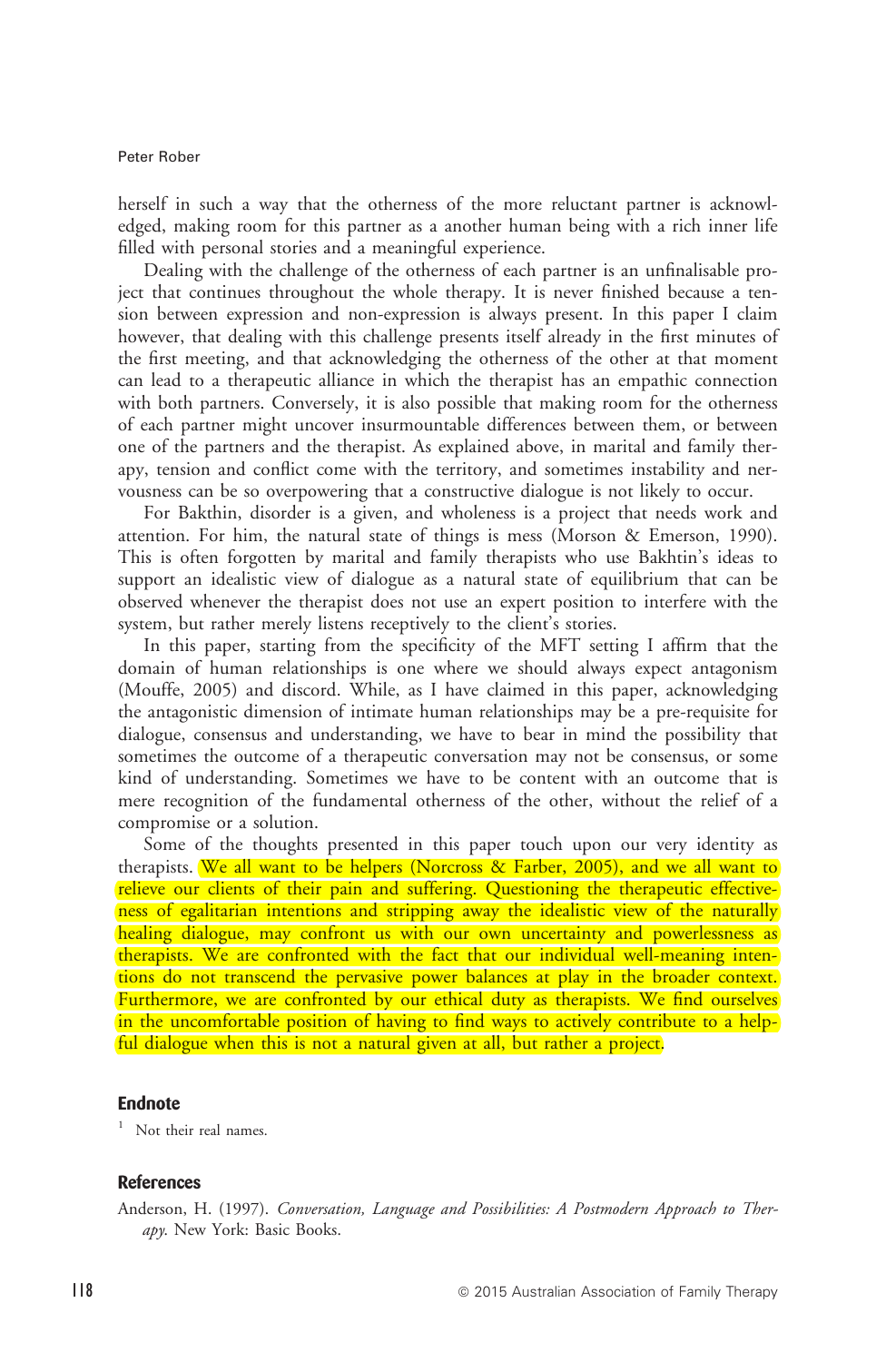- Anderson, H. (2012). Collaborative relationships and dialogic conversations: Ideas for a relationally responsive practice. Family Process, 51, 8-24.
- Anderson, H., & Goolishian, H. (1992). The client is the expert: A not knowing approach to therapy, in S. McNamee & K.J. Gergen (Eds.), Therapy as Social Construction (pp. 25-39). London: Sage.
- Bakhtin, M. (1981). The Dialogic Imagination. Austin, TX: University of Texas Press.
- Bakhtin, M. (1984). Problems of Dostoevsky's Poetics. Minneapolis: University of Minneapolis Press.
- Bakhtin, M. (1986). Speech Genres & Other Late Essays. Austin, TX: University of Texas Press.
- Bakhtin, M. (1993). Towards a Philosophy of the Act. Austin, TX: University of Texas Press.
- Baxter, L.A. (2004). Dialogues of relating, in R. Anderson, L.A. Baxter & K.N. Cissna (Eds.), Dialogue: Theorizing Difference in Communication Studies (pp. 107–124). London: Sage.
- Baxter, L.A., & Montgomery, B.M. (1996). Relating: Dialogues & Dialectics. New York: Guilford Press.
- Beutler, L.E., Malik, M.L., Alimohamed, S., Harwood, T.M., Talebi, H., Noble, S., & Wong, E. (2004). Therapist variables, in M.J. Lambert (Ed.), Bergin and Garfield's Handbook of Psychotherapy and Behavior Change (pp. 227–306). New York: Wiley.
- Billig, M. (1996). Arguing and Thinking: A Rethorical Approach to Social Psychology (2nd ed.). Cambridge, MA: Cambridge University Press.
- Carr, A. (2009a). The effectiveness of family therapy and systemic intervention for child focused problems. Journal of Family Therapy, 31, 3–45.
- Carr, A. (2009b). The effectiveness of family therapy and systemic intervention for adultfocused problems. Journal of Family Therapy, 31, 46–74.
- Davies, B., & Harré, R. (1990). Positioning: The discursive production of selves. Paper downloaded from the internet:<http://www.massey.ac.nz/~alock/position/position.htm> on January 4th 2006.
- Doss, B.D., Atkins, D.C., & Christensen, A. (2003). Who's dragging their feet? Husbands and wives seeking marital therapy. Journal of Marital & Family Therapy, 29, 165–177.
- Emerson, C. (1997). The First Hundred Years of Mikhail Bakhtin. Princeton, NJ: Princeton University Press.
- Engle, D.E., & Arkowitz, H. (2006). Ambivalence in Psychotherapy. New York: Guilford.
- Fogel, A. (1985). Coercion to Speak, Conrad's Poetics of Dialogue. Harvard, MA: Harvard University Press.
- Fogel, A. (1989). Coerced speech and the Oedipus Dialogue Complex, in G.L. Morson & C. Emerson (Eds.), Rethinking Mikhail Bakhtin (pp 173–196). New York: Vintage Books.
- Gergen, K.J. (1999). An Invitation to Social Construction. London: Sage.
- Guilfoyle, M. (2003). Dialogue and power: A critical analysis of power in dialogical therapy. Family Process, 42, 331–343.
- Harré, R., & Van Langenhove, L. (Eds.) (1999). *Positioning Theory*. Oxford, UK: Blackwell.
- Hoffman, L. (1981). Foundations of Family Therapy. New York: Basic Books.
- Knobloch-Fedders, L., Pinsof, W.M., & Mann, B.J. (2004). The formation of the therapeutic alliance in couple therapy. Family Process, 43, 425–442.
- Lambert, M.J., Whipple, J.L., Smart, D.W., Vermeersch, D.A., Nielsen, S.L., & Hawkins, E.J. (2001). The effects of providing therapists with feedback on patient progress during psychotherapy: Are outcomes enhanced? Psychotherapy Research, 11(1), 49-68.
- Lambert, M.J., Harmon, C., Slade, K., Whipple, J.L., & Hawkins, E.J. (2005). Providing feedback to psychotherapists on their patients' progress: Clinical results and practice suggestions. Journal of Clinical Psychology, 61, 165–174.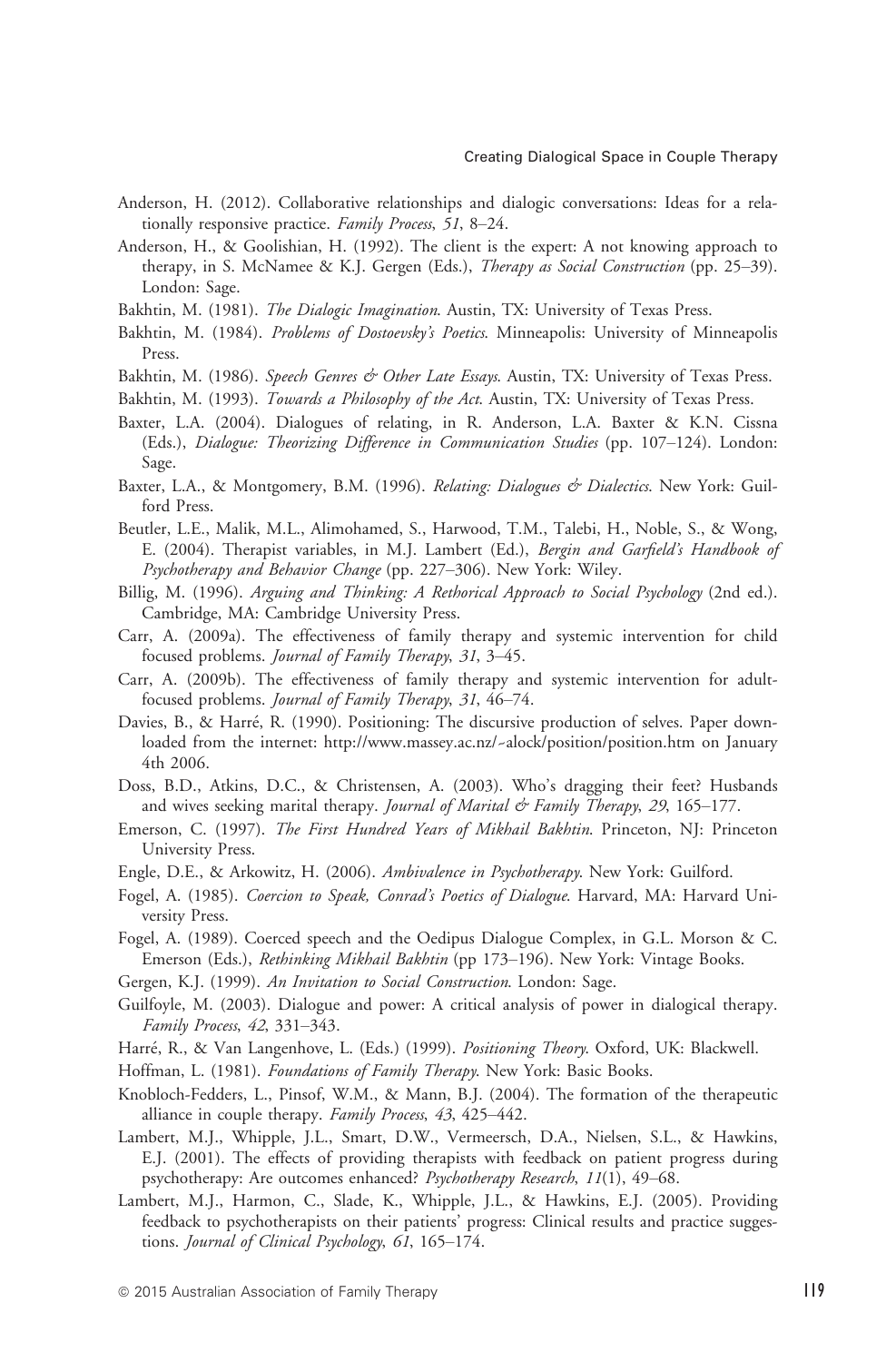- Larner, G. (1999). Derrida and the deconstruction of power as context and topic in therapy, in I. Parker (Ed.), *Deconstructing Psychotherapy* (pp. 39–53). London: Sage.
- Larner, G. (2004). Levinas: Therapy as discourse ethics, in T. Strong & D. Paré (Eds.), *Fur*thering Talk: Advances in Discursive Therapies (pp. 15-32). New York: Kluwer Academic/ Plenum Publisheres.
- Linell, P. (2009). Rethinking Language, Mind and the World Dialogically: Interactional and Contextual Theories of Human Sense-Making. Charlotte, NC: Information Age Publishing.
- Marková, I. (2003). *Dialogicality and Social Representations: The Dynamics of Mind*. Cambridge, UK: Cambridge University Press.
- Miller, S.L., Hubble, M., & Duncan, B.L. (2008). Supershrinks, what's the secret of their success? Psychotherapy in Australia, 14, 14–22.
- Morson, G.L., & Emerson, C. (1990). Mikhail Bakhtin: Creation of a Prosaics. Stanford, CA: Stanford University Press.
- Mouffe, C. (2005). On the Political. London: Routledge.
- Moynehan, J., & Adams, J. (2007). What's the problem? A look at men in marital therapy. The American Journal of Family Therapy, 35, 41–51.
- Norcross, J.C., & Farber, B.A. (2005). Choosing psychotherapy as a career: Beyond 'I want to help people'. Journal of Clinical Psychology, 61, 939-943.
- Paré, D.A. (2002). Discursive Wisdom: Reflections on ethics and therapeutic knowledge. International Journal of Critical Psychology, 7, 30–52.
- Patterson, J., Williams, L., Edwards, T.M., Chamov, L., & Grauf-Grounds, C. (2009). Essential Skills in Family Therapy: From the First Interview to Termination. New York: Guilford.
- Penn, P., & Frankfurt, M. (1994). Creating a participant text: Writing, multiple voices, narrative multiplicity. Family Process, 33, 217–231.
- Rober, P. (2002a). Hesitations and their non-verbal expression in the family therapy session. Journal of Family Therapy, 24, 187–204.
- Rober, P. (2002b). Constructive hypothesizing, dialogic understanding, and the therapist's inner conversation: Some ideas about knowing and not knowing in the family therapy session. Journal of Marital and Family Therapy, 28, 467–478.
- Rober, P. (2005a). The therapist's self in dialogical family therapy: Some ideas about not knowing and the therapist's inner conversation. Family Process, 44, 477–495.
- Rober, P. (2005b). Family therapy as a dialogue of living persons. *Journal of Marital and Fam*ily Therapy, 31, 385–397.
- Rober, P. (2008). The therapist's inner conversation in family therapy practice: Struggling with the complexities of therapeutic encounters with families. Person-Centered and Experiential Psychotherapies,  $7(4)$ , 245–278.
- Rober, P. (2011). The therapist's experiencing in family therapy practice. *Journal of Family* Therapy, 33, 233–255.
- Rober, P., & De Haene, L. (2013). Hospitality in family therapy practice. Lecture at the 8th EFTA conference in Istanbul, 25 October 2013.
- Rober, P., & Seltzer, M. (2010). Avoiding colonizing positions in the therapy room. Family Process, 49, 123–137.
- Salgado, J. (2007). The feeling of a dialogical self: Affectivity, agency and otherness, in L.M. Simão & J. Valsiner (Eds.), Otherness in Question: Labyrinths of the Self (pp. 53-71). Charlotte, NC: Information Age Publishing.
- Salgado, J., & Goncalves, M. (2007). The dialogical self: Social, personal, and (un) conscious, in A. Rosa & J. Valsiner (Eds.), The Cambridge Handbook of Social Cultural Psychology. Cambridge: Cambridge University Press.